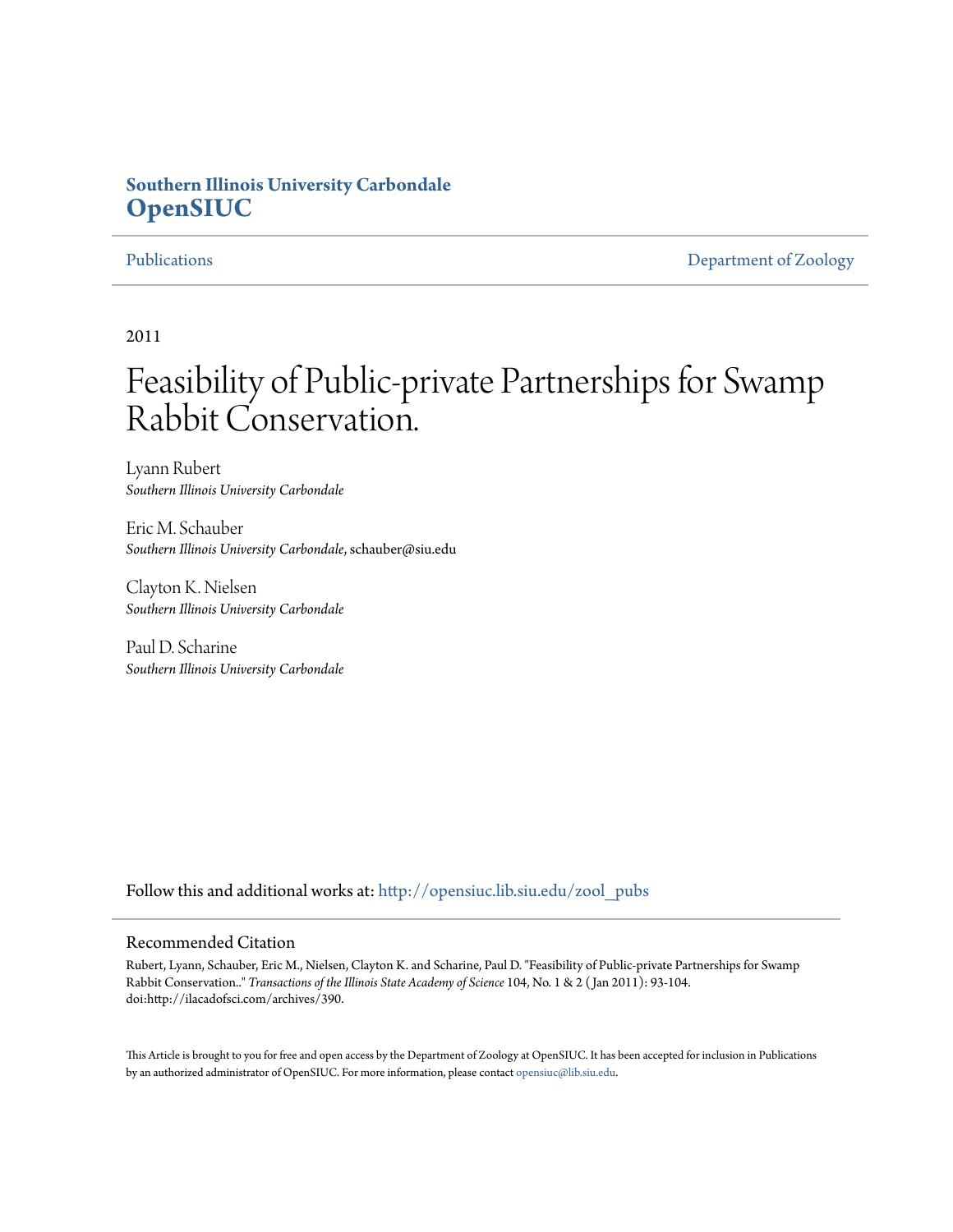## **Feasibility of Public-Private Partnerships for Swamp Rabbit Conservation**

Lyann Rubert, Eric M. Schauber\*, Clayton K. Nielsen, and Paul D. Scharine Cooperative Wildlife Research Laboratory and Department of Zoology Southern Illinois University, Carbondale, IL, USA

\*Address Correspondence to: Dr. Eric M. Schauber, SIUC Cooperative Wildlife Research Laboratory, Mailcode 6504, Carbondale, IL 62901 USA. Email: schauber@siu.edu

### **ABSTRACT**

The distribution and abundance of swamp rabbits in southern Illinois have decreased due to loss and fragmentation of bottomland hardwood forests. Remaining populations are likely isolated because of limited dispersal across open areas. Private citizens own 69% of highly suitable swamp rabbit habitat in southern Illinois, so public-private partnership is key to any conservation efforts. Owners of highly suitable habitat were sent mail surveys to determine current and acceptable forms of land management, participation in government incentive programs, and interest in swamp rabbit conservation. The response rate was 41%, and 69% of surveyed landowners indicated interest in learning about or participating in swamp rabbit conservation efforts, implying that creation of public-private partnerships could be feasible. Nearly half of the respondents were already enrolled in government incentive programs. Our results suggest that there could be substantial support for swamp rabbit conservation, and that outreach efforts may increase enrollment in incentive programs.

*Keywords*: Government incentive programs, private land management, public opinion, public-private partnership, swamp rabbit, *Sylvilagus aquaticus*

#### **INTRODUCTION**

Conservation on private lands is one of the most pressing challenges in conservation (Knight, 1999; Freyfogle, 2003). Approaches to land conservation in the United States since the late 1880s have typically consisted of government reservation or acquisition of land (Jensen et al., 1993; Press et al. 1996; Raymond and Fairfax, 1999). However, funds are often not available to purchase lands and governments are often constrained in their ability to act quickly and efficiently (Endicott, 1993). Sustained and flexible outside support (financial and consultative) is required for most conservation projects on privately owned lands to be successful (Sinclair et al., 2000).

Conservation easements are voluntary, incentive-based approaches that depend upon continued private ownership and management of land used in conservation, which avoids the financial costs and political difficulties associated with public land acquisition and management (Merenlender et al., 2004). The increasing appeal of conservation easements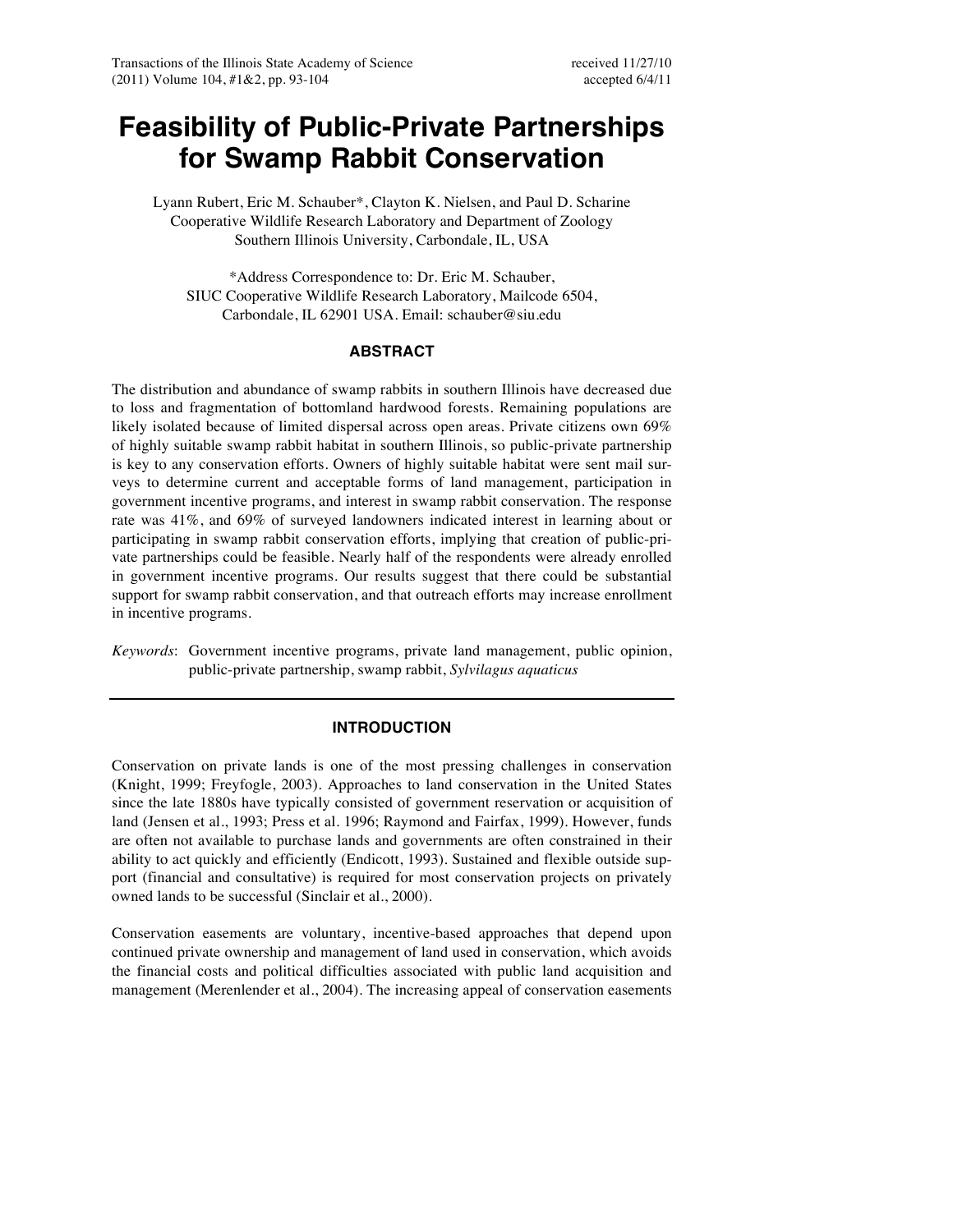has been attributed to rising land values, high cost of government land management, frustration with gridlocked public land-management and resource agencies, and real or perceived insensitivity of federal and state regulatory authorities toward local communities (Turner and Rhylander, 1998). Conservation easements usually cost less than land acquisition (Main et al., 1998), and they may also facilitate various landowner goals (Wright, 1994). Unlike public acquisition, the property stays on the local property tax rolls (although generally at a reduced rate) and in some cases this can improve community support (Merenlender et al., 2004).

The swamp rabbit (*Sylvilagus aquaticus*) is a species that could benefit from cooperative habitat management by public agencies and private landowners. Woolf and Barbour (2002) estimated that 32% of sites occupied by swamp rabbits in southern Illinois were in private ownership and Rubert (2007) found that 79% of highly suitable swamp rabbit habitat in southern Illinois was privately owned. Swamp rabbits are closely associated with bottomland hardwood forests in the southeastern U.S. and along the Mississippi River and its tributaries (Lowe, 1958; Chapman and Feldhamer, 1981; McCollum and Holler, 1994). Large-scale swamp rabbit population decline has been linked to habitat destruction (Terrel, 1972; Korte and Fredrickson, 1977; Whitaker and Abrell, 1986; Kjolhaug and Woolf, 1988; Sole, 1994). Most of the swamp rabbit's historic habitat has been negatively impacted by flood control structures and conversion of forest to agriculture, and bottomland hardwood forests have been designated as a habitat of regional concern (Hunter et al., 1993).

Various government incentive programs can be used by private landowners to improve or create swamp rabbit habitat in southern Illinois. The U.S. Department of Agriculture has several programs directed toward private landowners to encourage wildlife conservation, including the Wetlands Reserve Enhancement Program (WREP) in their Wildlife Habitat Incentives Program (WHIP), Conservation Reserve Program (CRP), and Wetland Reserve Program (WRP). These programs offer easements and incentives for those interested in managing their private lands for the benefit of wildlife. The Illinois Forestry Development Cost Share Program, which reimburses eligible landowners for a portion of their costs for the preparation of forest management plans and practices, is also available.

Although private lands can allow for more flexibility in management options, publiclyowned areas contain most of the largest remaining habitat patches (Woolf and Barbour, 2002) and sites where swamp rabbits are highly abundant (Rubert, 2007). However, the public is generally opposed to burning and logging (Dessecker and McAuley, 2001), and this opposition limits the options for managing swamp rabbit habitat on public lands. The willingness of agencies, such as the IDNR, U.S. Fish and Wildlife Service (USFWS), and the U.S. Forest Service (USFS), to manage for swamp rabbit habitat can vary. Woolf and Barbour (2002) recommended that public and private lands be integrated into a partnership-based swamp rabbit management plan.

Our objective was to assess the feasibility of creating public-private partnerships to benefit swamp rabbit conservation. We sought to identify factors that would predict a landowners' willingness to participate in or learn more about swamp rabbit conservation. We also assessed current private land management practices in areas of highly suitable swamp rabbit habitat.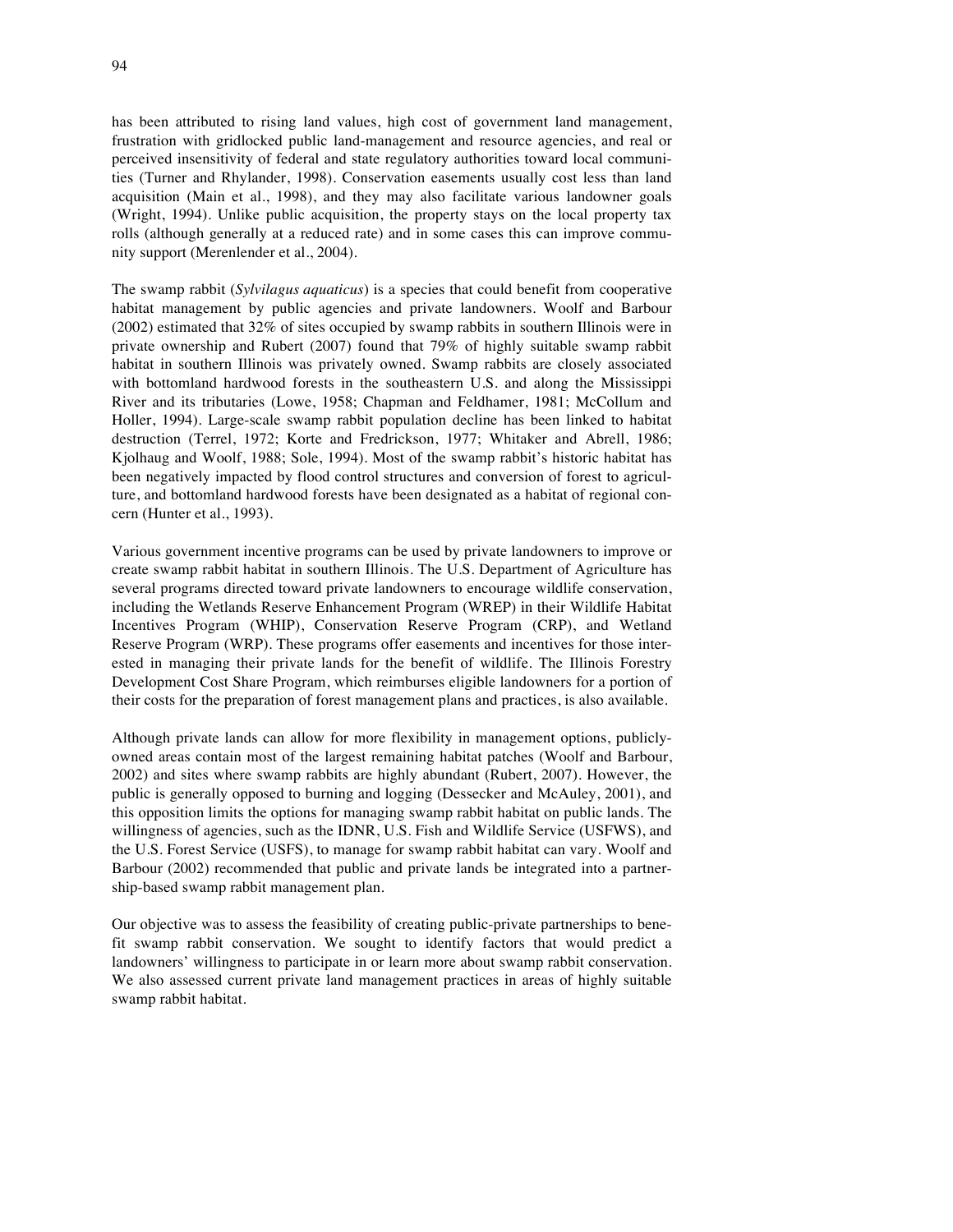#### **METHODS**

Owners of lands identified as suitable swamp rabbit habitat were asked in 2007 to participate in a written survey to determine current and acceptable forms of land management, participation in government incentive programs, and interest in participating in swamp rabbit conservation efforts (Appendix A). Landowners were also asked whether they reside or hunt on the property and whether they practice agriculture on their property.

To identify owners of swamp rabbit habitat for our survey, a map of suitable habitat (Rubert, 2007; Figure 1) was overlaid onto 1998 1  $m<sup>2</sup>$  ground resolution Digital Orthophoto Quarter Quadrangles for Alexander, Johnson, Massac, Pope, Pulaski, and Union counties using ArcMap (Environmental Systems Research Institute, Redlands, California). Landowners were identified using county plat maps. We visited several counties to collect landowner mailing addresses from county tax assessor offices. Landowners received four mailings based on the Total Design Method (Dillman, 1978). They were initially mailed an introductory letter, questionnaire, and a postage-paid envelope. A second mailing consisted of a postcard reminder thanking them for their cooperation. The third mailing to those that had not yet responded contained a cover letter, replacement questionnaire, and a postage-paid envelope. The final mailing was another postcard reminder, emphasizing the importance of the survey. Some survey respondents were contacted by telephone to clarify unclear responses.

We used single-factor logistic regression (McCullagh and Nelder 1989) in SAS (SAS Institute, Cary, North Carolina) to identify which factors were associated with willingness to participate in swamp rabbit conservation efforts, because willingness was recorded as a binary variable (yes or no). The independent variables we considered were length of ownership, presence of agriculture, presence of pasture, if the respondent had seen a swamp rabbit, if the respondent was currently engaged in any land management practices to benefit wildlife, if hunting or trapping took place on the respondent's land, and if the respondent found any land management practices to be unacceptable. To further clarify and reinforce the logistic regression results, we also conducted a forward stepwise selection procedure ( $\alpha = 0.05$ ) to identify predictors of willingness to participate in conservation efforts

#### **RESULTS**

Surveys were sent to 372 landowners, of which 151 responded for a total response rate of 41%. The average ( $\pm$  SD) length of land ownership was 33  $\pm$  26 years. Just over half of landowners reportedly did not reside on their properties, but few resided on their property for only part of the year (Table 1). Most respondents practiced agriculture, with similar numbers growing crops and with pasture (Table 1). The majority of respondents reported managing wildlife and their habitat in some way (Table 1), and the most frequently used technique was planting food plots. Nearly half of respondents were already enrolled in a government incentive program (Table 1). Among these, the CRP was the most popular incentive program, followed by WRP, the Illinois Forestry Development Cost Share Program, WHIP, and "other" (Figure 2). Thirty-eight percent of the enrolled respondents were enrolled in  $\geq 1$  program. Few respondents objected to any management techniques (Table 1), but burning and grazing management received some objections. Over two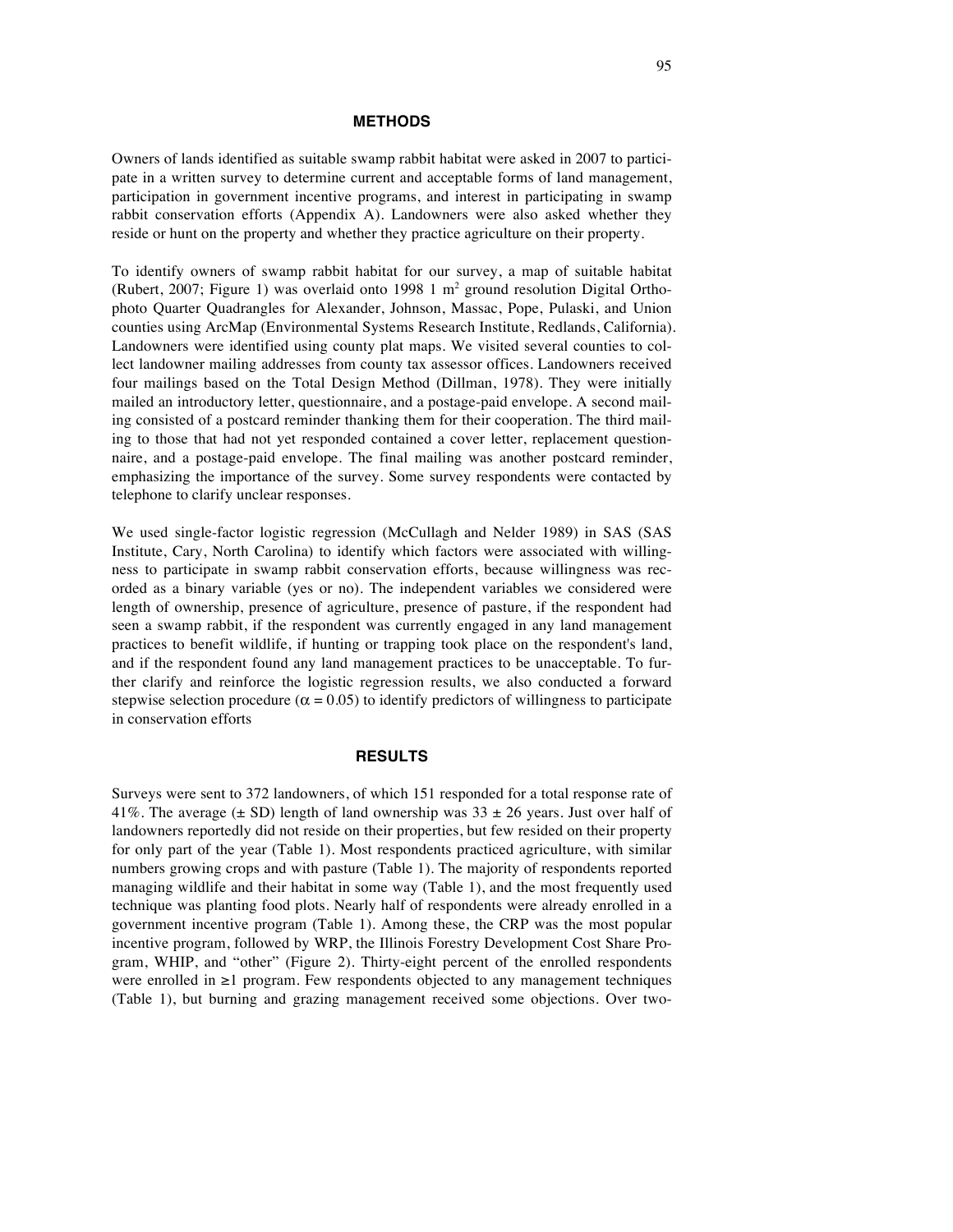thirds of landowners indicated interest in learning more about swamp rabbit conservation (Table 1). A large majority of landowners reported hunting or trapping on their property (Table 1). The species hunted most were deer (*Odocoileus virginianus*), waterfowl, and turkey (*Meleagris gallopavo*); swamp rabbits or eastern cottontails (*Sylvilagus floridanus*) were hunted by 26% of the respondents. Few landowners reported seeing swamp rabbits on their property, but approximately one-third were unsure (Table 1).

In the simple logistic regression model, the only variable that significantly predicted willingness to learn about or participate in swamp rabbit conservation was whether the landowner had seen a swamp rabbit ( $\chi^2$  = 5.8, df = 1, P = 0.02); not having seen a swamp rabbit had a negative effect on willingness to participate (odds ratio= 0.44). The logistic regression was a good fit according to the Hosmer and Lemeshow Goodness-of-Fit test  $(\chi^2 = 10.13, df = 8, P = 0.25)$ . Stepwise variable selection indicated that engaging in wildlife management practices had a positive effect (odds ratio  $= 1.50$ ) on the respondents' interest in swamp rabbit conservation practices ( $\chi^2 = 3.88$ , df = 1, P = 0.05).

#### **DISCUSSION**

None of the variables we examined was a strong predictor of landowner interest in participating in swamp rabbit conservation. We had expected that landowners that already practiced management techniques or that were enrolled in an incentive program would be more amenable to conservation efforts. Whether a respondent reported having seen a swamp rabbit on their property was significant in the logistic regression analysis, and an interesting result because this was probably the least reliable response. Swamp rabbits are cryptic and observations can be rare, even where they are abundant (Chapman and Feldhamer, 1981). Also, swamp rabbits and cottontails can be difficult for an observer to distinguish at a distance.

Our survey results are likely to be affected by nonresponse bias (Groves, 1989; Groves et al., 2002; Lynn, 2003). Characteristics of interviewers and potential respondents (Groves and Couper, 1998), attributes of survey design (Lynn et al., 1998; Edwards et al., 2002), and survey environment (Couper and Groves, 1996) can all affect survey participation. Interviewees that feel a survey is an invasion of privacy (Singer et al., 1993) or that lack interest in a survey (Martin, 1994; Groves et al., 2004) are less likely to return the survey. We received three hostile responses to our survey. Mail surveys typically have a lower response rate than more personal forms of communication, however they are more costefficient, give respondents privacy, and do not limit participants' time to think (Mannesto and Loomis, 1991).

Some respondents seemed to have been confused and had to be contacted for further clarification. For example, several respondents appear to have entered acceptable management practices in response to the question about unacceptable practices. Some of the responses might have been different if questions were clearer or better explained. Respondent participation is negatively affected by survey length (Burchell and Marsh, 1992; Bogen, 1996) and the amount of time and effort required to complete the questionnaire (Sharp and Frankel, 1983), which placed restrictions on the quantity of materials that could be sent.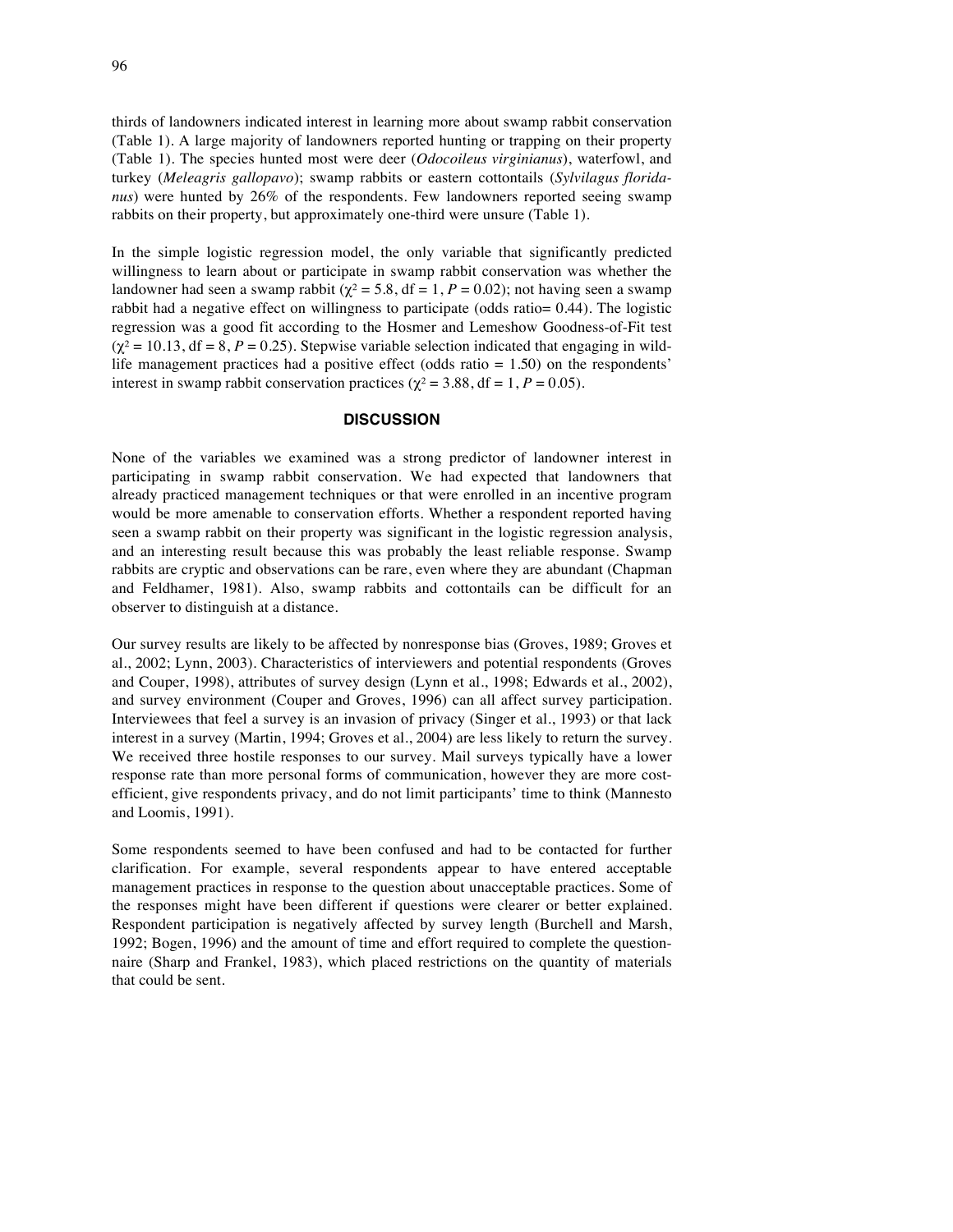Maintaining viable and well-distributed swamp rabbit populations requires active management to create early-successional areas within established bottomland hardwood forests (Woolf and Barbour, 2002). Active management efforts are expensive and labor intensive, limiting their use. Additionally, managers can face opposition when they attempt to manage for early-successional habitats through logging and burning on public lands, and timber harvest is very limited on public lands in southern Illinois. Therefore, more management options are available on private land than on public land in this region. Through conservation easements, managers can lower land-protection and management costs. Most of the easement contracts include reforestation plans that would create suitable swamp rabbit habitat. Swamp rabbits have been found in reforested areas within five years of planting, because reforested agricultural fields create early-successional forests with thick understory cover preferred by swamp rabbits (Scharine et al., 2011).

Conservation easement funding is limited and expecting immediate enrollment of all landowners whose lands are important to swamp rabbit conservation would be unreasonable. Many landowners that are not enrolled in conservation programs in southern Illinois are already engaged in wildlife management. Through outreach and education programs directed toward non-enrolled landowners, managers can encourage management techniques such as timber harvest, creation of brush piles, and reforestation that would benefit swamp rabbits. We found that a large majority of landowners wanted to learn more about or participate in swamp rabbit conservation efforts, providing reason for optimism that such outreach efforts would be successful.

#### **ACKNOWLEDGMENTS**

Our research was funded by the Federal Aid in Wildlife Restoration Program, project W 106-R, administered by the Illinois Department of Natural Resources and the Cooperative Wildlife Research Laboratory at Southern Illinois University Carbondale. We thank the landowners that participated in our surveys, and J. Cole for project support. We also thank M. LaRue and G. Feldhamer for assistance.

#### **REFERENCES**

- Bogen, K. 1996. The effect of questionnaire length on response rates: a review of the literature. American Statistical Association 1996 Proceedings of the Section on Survey Research Methods. American Statistical Association, Alexandria, VA. P. 1020-1025.
- Burchell, B., and C. Marsh. 1992. The effect of questionnaire length on survey response. Quality and Quantity 26:233-244.
- Chapman, J. A., and G. Feldhamer. 1981. *Sylvilagus aquaticus.* Mammalian Species 151:1-4.
- Couper, M. P., and R. M. Groves. 1996. Social environmental impact on survey cooperation. Quality and Quantity 30:173-188.
- Dessecker, D. R., and D. G. McAuley, D. G. 2001. Importance of early successional habitat to ruffed grouse and American woodcock. Wildlife Society Bulletin 29:456-465.
- Dillman, D. A. 1978. Mail and Telephone Surveys. Wiley and Sons, New York. 344 p.
- Edwards, P., I. Roberts, M. Clarke, C. DiGuiseppi, S. Pratrap, R. Wentz, and I. Kwan. 2002. Increasing response rates to postal questionnaires: systematic review. British Medical Journal 324:1183-1185.
- Endicott, E. 1993. Land Conservation Through Public/Private Partnerships. Island Press, Washington, D.C. p. 3-11.
- Freyfogle, E.T. 2003. The Land We Share: Private Property and the Common Good. Island Press, Washington, D.C. 256 p.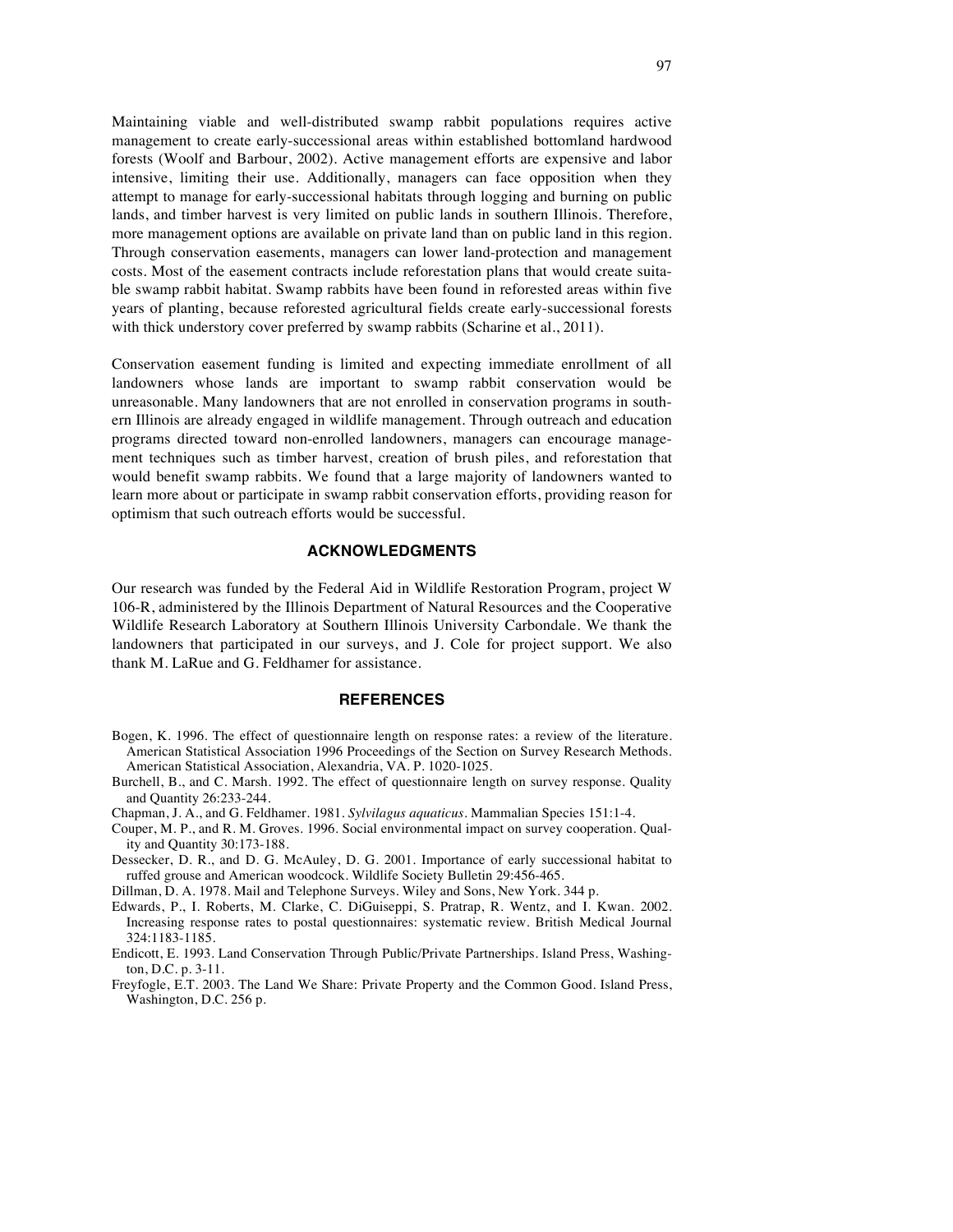Groves, R.M. 1989. Survey Errors and Survey Costs. Wiley and Sons, New York. 620 p.

- Groves, R.M., and M. P. Couper. 1998. Nonresponse in Household Interview Surveys. Wiley and Sons, New York. 368 p.
- Groves, R.M., D. R. Dillman, J. L. Eltinge, and J. A. Roderick, J.A. 2002. Survey Nonresponse. Wiley and Sons, UK. 520 p.
- Groves, R.M., S. Presser, and S. Dipko. 2004. The role of topic interest in survey participation decisions. Public Opinion Quarterly 68:2-31.
- Hunter, W.C., D. N. Pashley, and R. E. F. Escano. 1993. Neotropical migratory landbird species and their habitats of special concern within the Southeast region. In: D.M. Finch and P.W. Stangel (Eds). Status and Management of Neotropical Migratory Birds. U.S. Forest Service General Technical Report RM-229. p. 159-171.
- Jensen, D.B., M. S. Torn, and J. Harte. 1993. In Our Own Hands: A Strategy for Conserving California's Biological Diversity. University of California Press, Berkeley, CA. 320 p.
- Kjolhaug, M.S., and A. Woolf. 1988. Home range of the swamp rabbit in southern Illinois. Journal of Mammalogy 69:194-197.
- Knight, R. 1999. Private lands: the neglected geography. Conservation Biology 13:223-224.
- Korte, P.A., and L. H. Fredrickson. 1977. Swamp rabbit distribution in Missouri. Transactions of the Missouri Academy of Science 10:72-77.
- Lowe, C. E. 1958. Ecology of the swamp rabbit in Georgia. Journal of Mammalogy 39:116-127.
- Lynn, P. 2003. PEDASKI: methodology for collecting data about survey nonrespondents. Quality and Quantity 37:239-261.
- Lynn, P., R. Turner, and P. Smith. 1998. Assessing the effects of an advance letter for a personal interview survey. Journal of the Market Research Society 40:265-272.
- Main, M.B., F. M. Roka, and R. F. Noss. 1998. Evaluating costs of conservation. Conservation Biology 14:1262-1272.
- Mannesto, G., and J. B. Loomis. 1991. Evaluation of mail and interperson contingent value surveys: results of a study of recreational boaters. Journal of Environmental Management 32:177- 190.
- Martin, C.L. 1994. The impact of topic interest on mail survey response behaviour. Journal of the Market Research Society 36:327-338.
- McCollum, R.C., and N. R. Holler. 1994. Comparative use of floodplains by swamp rabbits. Journal of the Alabama Academy of Science 65:263-276.
- McCullagh, P. and J.A. Nelder. 1989. Generalized Linear Models. 2nd ed. Chapman and Hall, London.
- Merenlender, A.M., L. Huntsinger, G. Guthey, and S. K. Fairfax. 2004. Land trusts and conservation easements: who is conserving what for whom? Conservation Biology 18:65-75.
- Press, D., D. F. Doak, and P. Steinburg. 1996. The role of local government in the conservation of rare species. Conservation Biology 10:1538-1548.
- Raymond, L., and S. K. Fairfax. 1999. Fragmentation of public domain law and policy: an alternative to the "shift to recreation" thesis. Natural Resources Journal 39:649-753.
- Rubert, L. 2007. Identifying habitat suitability and potential linkages for swamp rabbit conservation in southern Illinois. Thesis, Southern Illinois University Carbondale, IL.
- Scharine, P. D., C. K. Nielsen, E. M. Schauber, L. Rubert, and J. A. Crawford. 2011. Occupancy, detection, and habitat associations of sympatric lagomorphs in early-successional bottomland hardwood forests. Journal of Mammalogy 92: in press.
- Sharp, L.M., and J. Frankel. 1983. Respondent burden: a test of some common assumptions. Public Opinion Quarterly 47:36-53.
- Sinclair, A.R.E., D. Ludwig, and C. W. Clark. 2000. Conservation in the real world. Science 289:1875.
- Singer, E., N. A. Mathiowetz, and M. P. Couper. 1993. The impact of privacy and confidentiality concerns on survey participation- the case of the 1990 United States census. Public Opinion Quarterly 57:465-482.
- Sole, J.D. 1994. Assessing swamp rabbit distribution in Kentucky. Proceedings of the Annual Conference of Southeast Association of Fish and Wildlife Agencies 48:145-151.
- Terrel, T.L. 1972. The swamp rabbit (*Sylvilagus aquaticus*) in Indiana. American Midland Naturalist 87:283-295.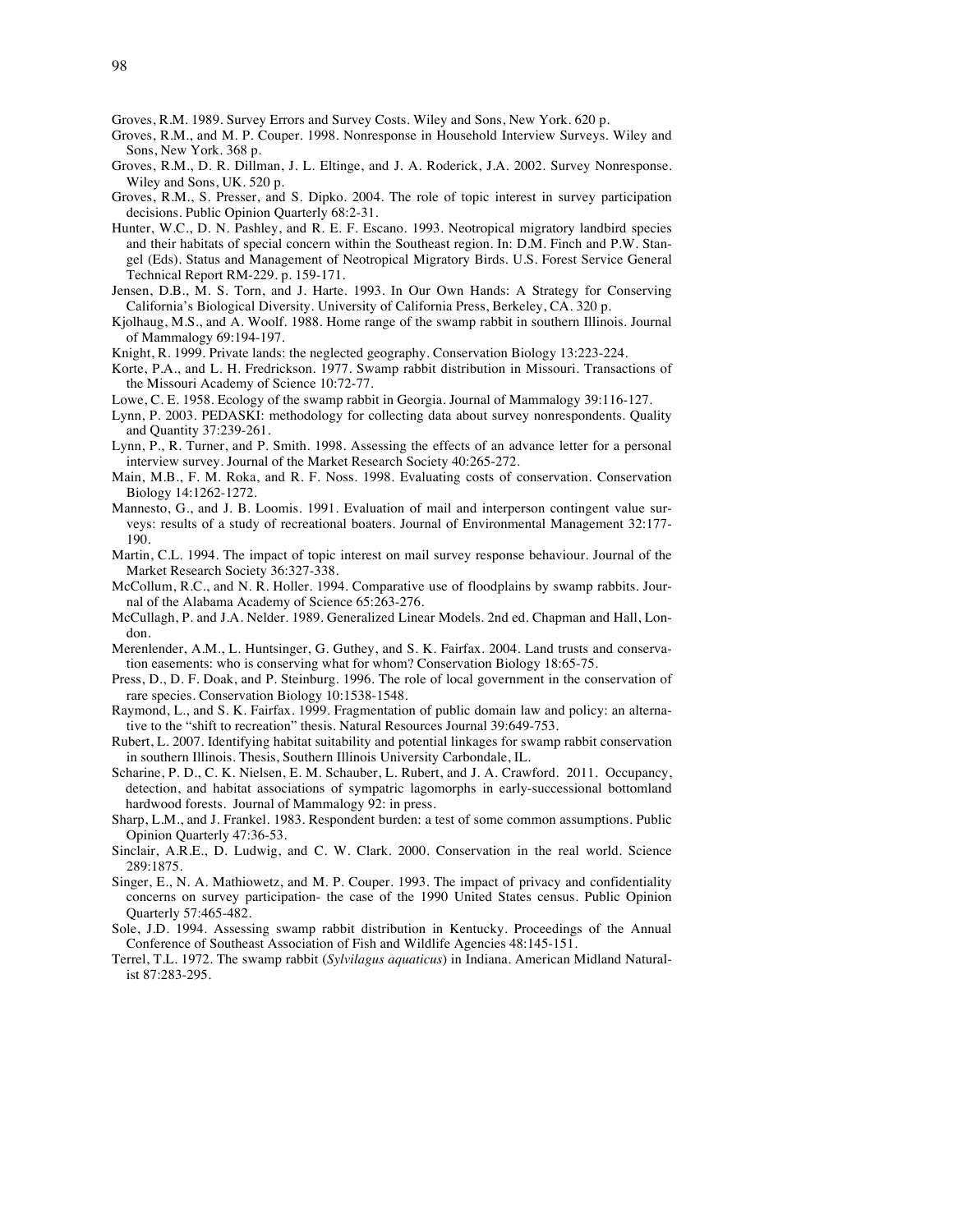- Turner, J., and J. RhylanderJ. 1998. Principles to measure the Endangered Species Act reauthorization debate. In: J. Shogren (Ed.) Private Property and the Endangered Species Act. University of Texas Press, Austin, TX. p. 92-137.
- Whitaker, J.D., Jr. and B. Abrell. 1986. The swamp rabbit, *Sylvilagus aquaticus* in Indiana, 1984 1985. Indiana Academy of Science 95:563-570.
- Woolf, A., and M. S. Barbour. 2002. Population Dynamics and Status of the Swamp Rabbit in Illinois. Final Report, Illinois Federal Aid Project W-106-R-12.
- Wright, J.B. 1994. Designing and applying conservation easements. Journal of the American Planning Association 60:380-388.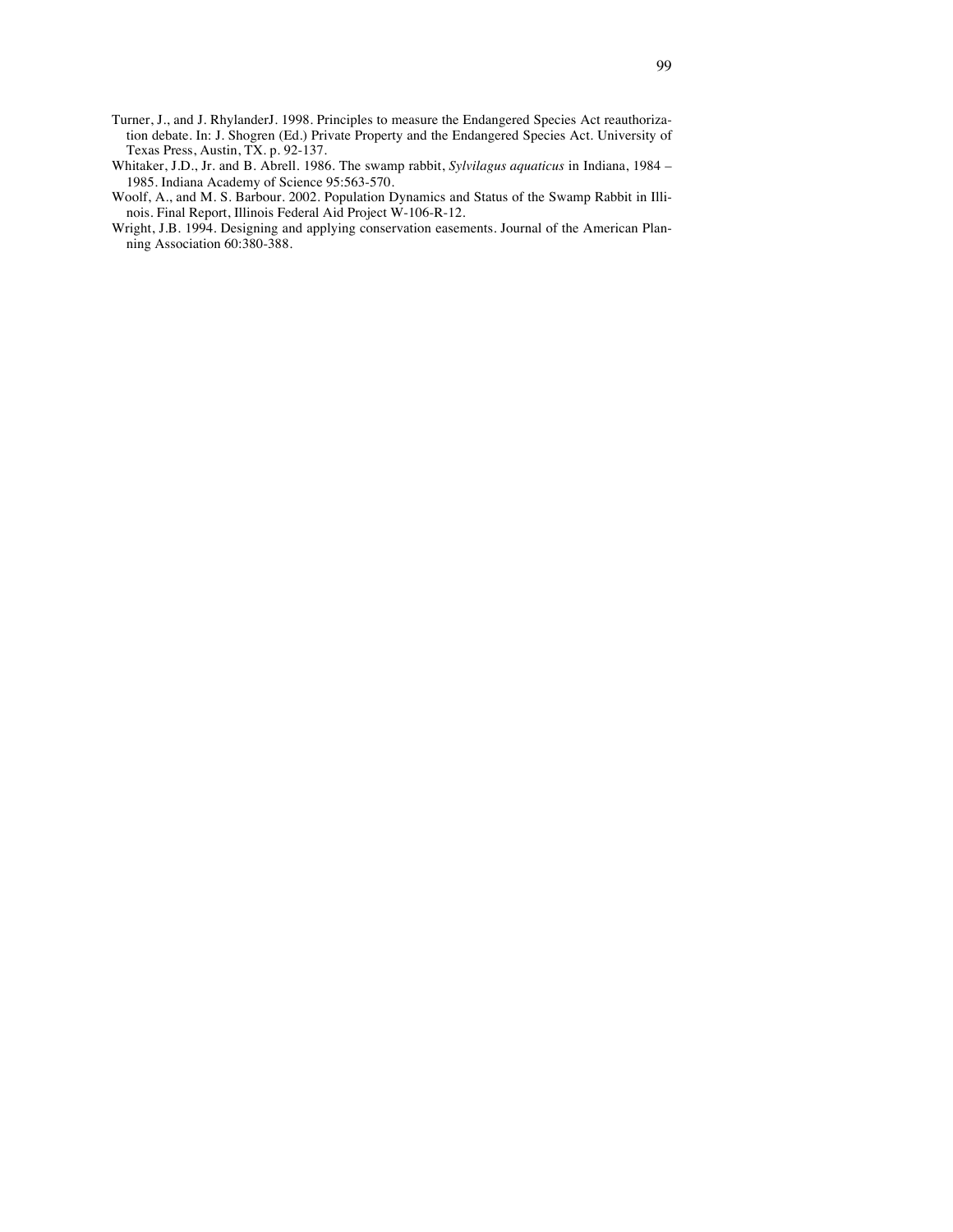#### **APPENDIX A**

Please answer the following questions regarding your property in \_\_\_\_\_\_\_\_\_\_\_\_\_\_ county. The following information is being used for my study regarding habitat connectivity for the swamp rabbit in Southern Illinois. Thank you for your cooperation.

Lyann Rubert, Graduate Research Assistant Cooperative Wildlife Research Laboratory, Southern Illinois University Carbondale

- 1) How long have you owned this property?
- 2) Do you reside on this property?  $Yes$  No If yes, do you reside there year-round?  $Yes$  No
- 3) Have you seen swamp rabbits on your property? \_\_\_Yes \_\_\_No \_\_\_Not sure
- 4) Do you grow agricultural crops on this property?  $Yes$  No If yes, what do you plant? \_\_\_ Soybeans \_\_\_Corn \_\_\_Milo/Sorghum \_\_\_Millet \_\_\_Rice\_\_\_ Other\_\_\_\_\_\_\_\_\_\_\_\_\_\_\_\_\_
- 5) Do you have any pasture on this property?  $Yes$  No
- 6) Do you use any of the following techniques specifically to manage wildlife and its habitat?
	- $Yes$  No

If yes, check which ones you practice

\_\_\_Predator control \_\_\_ Food plots \_\_\_Grazing management

- \_\_\_Prescribed burning \_\_\_Plantings \_\_\_Reforestation
- \_\_\_Removing exotic species \_\_\_Creating brush piles
- \_\_\_Timber harvest \_\_\_Managing water levels \_\_\_Other\_\_\_\_\_\_\_\_\_\_\_\_\_
- 7) Do you participate in any of the government incentive programs for conservation listed below?
	- Yes No

If yes, please check which one(s) you participate in

- \_\_\_\_Wildlife Habitat Incentives Program (WHIP)
- \_\_\_\_Conservation Reserve Program (CRP)
- \_\_\_\_Illinois Forestry Development Cost Share Program
- \_\_\_\_Wetland Reserve Program (WRP)
- $\qquad \qquad \text{other}$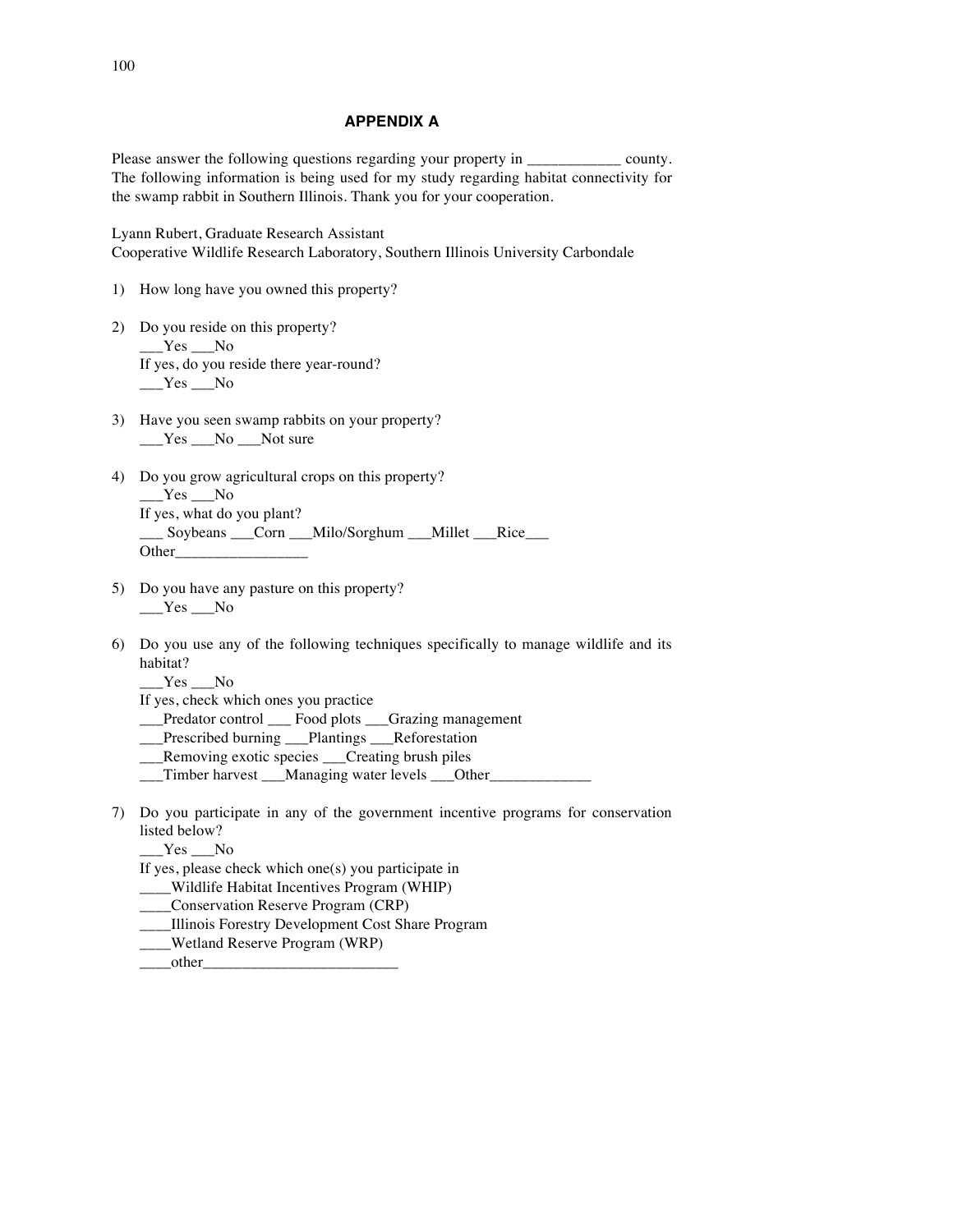| 8) Would you consider any of the management techniques below to be unacceptable for |
|-------------------------------------------------------------------------------------|
| use on this property?                                                               |

 $Yes$  No

If yes, check any unacceptable practices

\_\_\_Predator control \_\_\_ Food plots \_\_\_Grazing management

\_\_\_Prescribed burning \_\_\_Plantings \_\_\_Reforestation

\_\_\_Removing exotic species \_\_\_Creating brush piles \_\_\_Timber harvest \_\_\_Managing water levels \_\_\_Other\_\_\_\_\_\_\_\_\_\_\_\_\_\_

9) Would you be willing to find out more about participating in swamp rabbit conservation?

\_\_\_Yes \_\_\_No \_\_\_Not sure

10) Do you or others hunt or trap on your property?

 $Yes$  No

If yes, which animals are hunted/trapped on your property?

\_\_\_Waterfowl \_\_\_Quail \_\_\_Dove \_\_\_Turkey \_\_\_Deer \_\_\_Beaver

\_\_Raccoon \_\_\_Mink \_\_\_Coyote \_\_\_Fox \_\_\_Muskrat \_\_\_Skunk \_\_\_Squirrel  $\sqrt{Rabbit}$  Other

#### THANK YOU!

May we contact you about conservation efforts?  $Yes$  No

Please update your contact information. Name: $\_$ Address: \_\_\_\_\_\_\_\_\_\_\_\_\_\_\_\_\_\_\_\_\_\_\_\_\_\_\_\_\_\_\_\_\_\_\_

\_\_\_\_\_\_\_\_\_\_\_\_\_\_\_\_\_\_\_\_\_\_\_\_\_\_\_\_\_\_\_\_\_\_\_\_\_\_\_\_\_\_ Phone: \_\_\_\_\_\_\_\_\_\_\_\_\_\_\_\_\_\_\_\_\_\_\_\_\_\_\_\_\_\_\_\_\_\_\_\_ E-mail address: \_\_\_\_\_\_\_\_\_\_\_\_\_\_\_\_\_\_\_\_\_\_\_\_\_\_\_\_\_ Which is the best way to contact you? \_\_\_\_\_\_\_\_\_\_\_\_

#### COMMENTS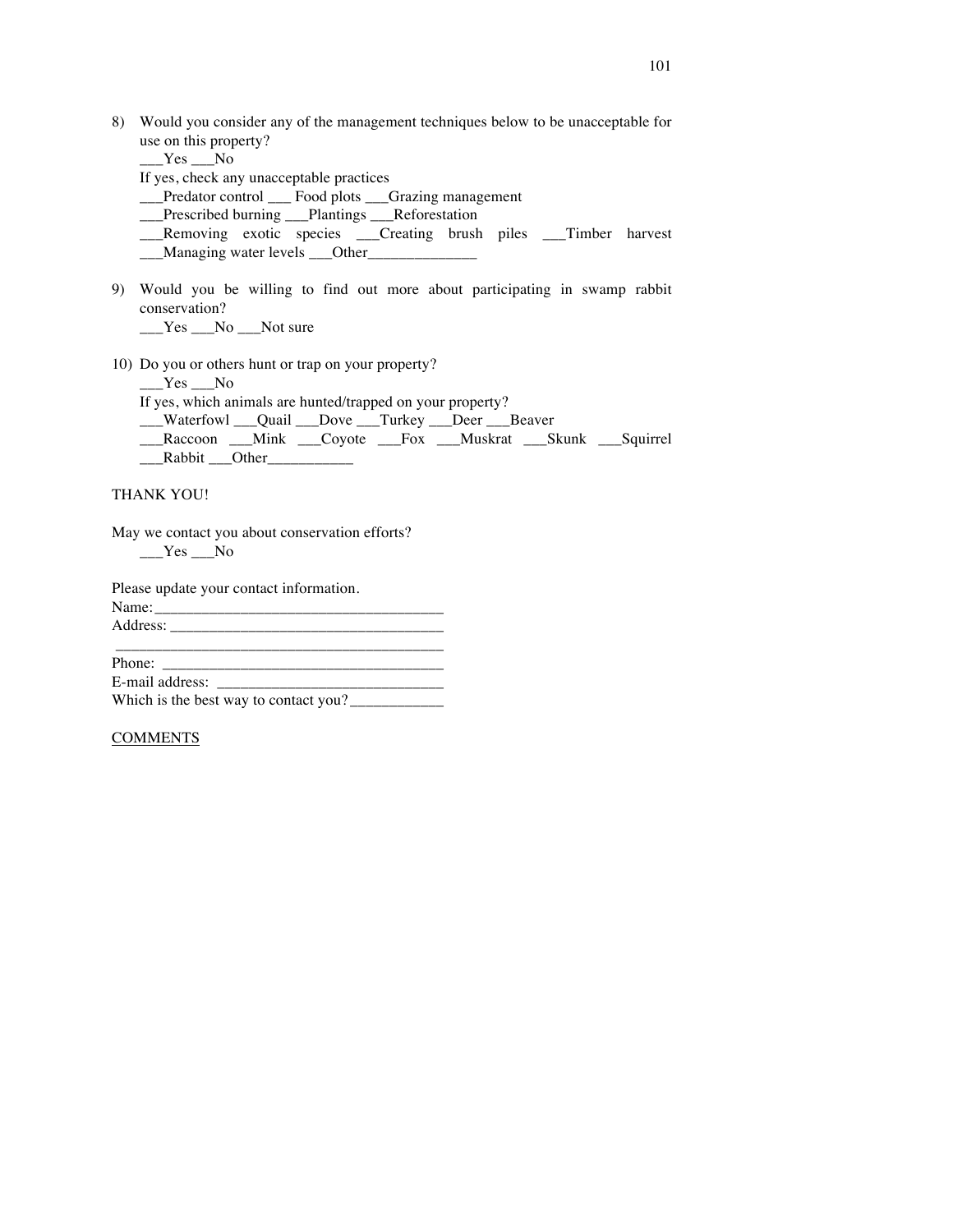Table 1. Responses by southern Illinois landowners to a 2007 survey regarding their land management practices and willingness to participate in swamp rabbit conservation efforts.

| Ouestion                                                                                                  | Yes. | No | <b>Not</b> | $\%$ |
|-----------------------------------------------------------------------------------------------------------|------|----|------------|------|
|                                                                                                           |      |    | Sure       | Yes  |
| Do you reside on this property                                                                            | 64   | 74 |            | 47   |
| Have you seen swamp rabbits on your property?                                                             | 21   | 70 | 45         | 15   |
| Do you grow agricultural crops on this property?                                                          | 89   | 47 |            | 65   |
| Do you have any pasture on this property?                                                                 | 90   | 47 |            | 66   |
| Do you use any of the following techniques specifically to<br>manage wildlife and its habitat?            | 86   | 50 |            | 63   |
| Do you participate in any of the government incentive<br>programs for conservation listed below?          | 64   | 72 |            | 47   |
| Would you consider any of the management techniques<br>below to be unacceptable for use on this property? | 47   | 88 |            | 35   |
| Would you be willing to find out more about participating<br>in swamp rabbit conservation?                | 95   | 43 |            | 69   |
| Do you or others hunt or trap on your property?                                                           | 110  | 23 |            | 83   |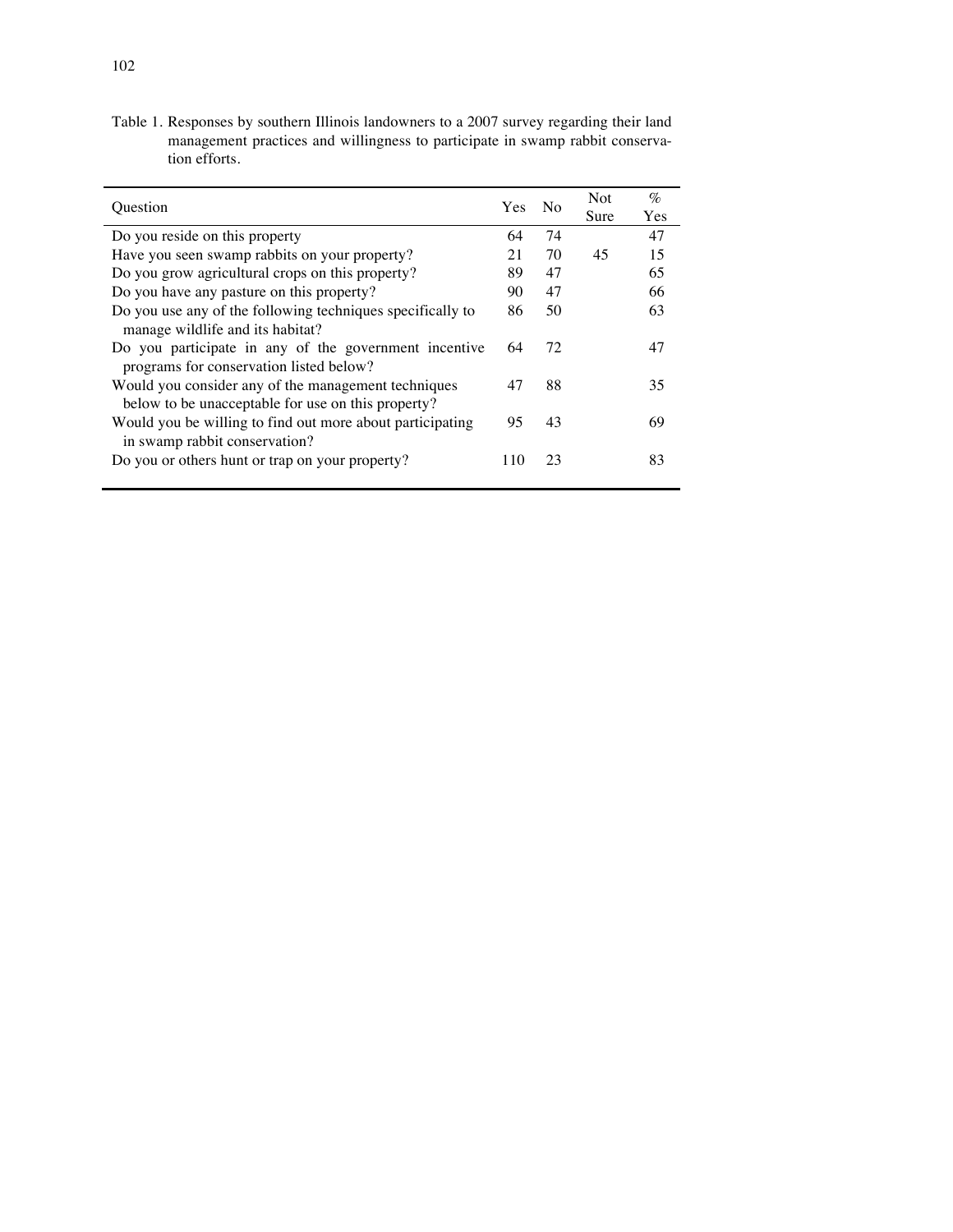Figure 1. Map of highly suitable habitat for swamp rabbits (dark gray areas) in southern Illinois, based on Rubert (2007). Figure 1. Map of highly suitable habitat for swamp rabbits (dark gray areas) in southern Illinois, based on Rubert (2007).